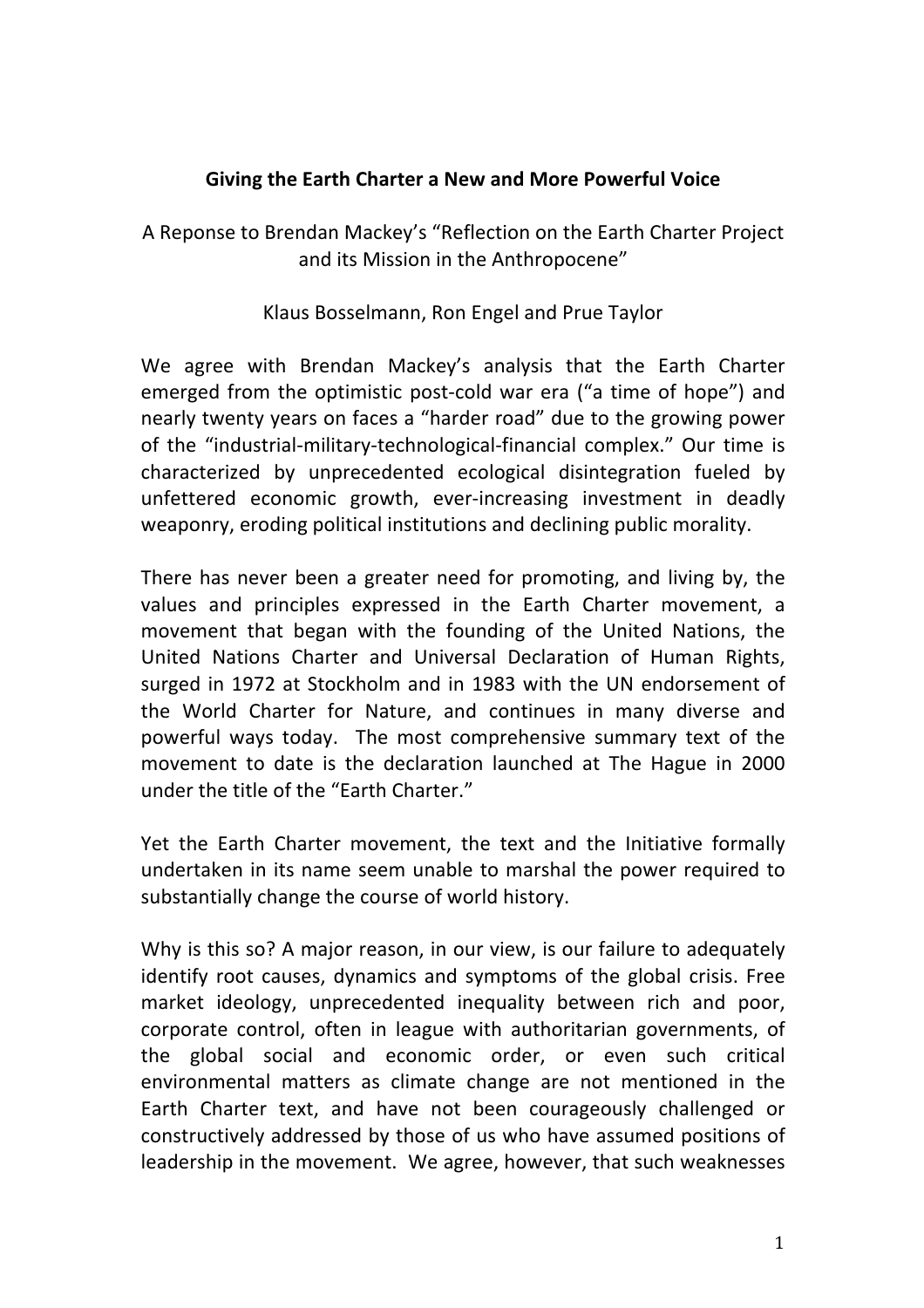should not lead to an attempt to update and revise the text itself, but rather be rectified by an "addendum," as Mackey suggests, or authoritative commentary, and by new initiatives for which we all bear responsibility and can contribute.

A second reason is the existence of numerous other global documents, manifestoes, and declarations within the Earth Charter movement, declarations of conscience that inspired the drafting of the 2000 Earth Charter text and its affiliated documents, such as the Draft International Covenant on Environment and Development, and have continued to pour forth in even greater number and urgency ever since. In one way or another all emphasize our responsibilities for other people and towards the Earth. The plethora of global ethical drafts and declarations may have led to competition between them and perhaps even to general 'declarations fatigue', thereby weakening the impact and urgency of the Earth Charter Initiative.

We have two recommendations here. First, Brendan Mackey's call for trusteeship governance deserves strong support. To this end, Klaus Bosselmann's Earth trusteeship address to the UN General Assembly (21 April 2017) will lead to a proposal by the Planetary Integrity Project (PIP) to the United Nations in 2020. The Earth Charter movement and text give PIP its raison d'être. We recommend that the Earth Charter Initiative become a partner of PIP (next to WWF, Oxfam and many others). It is worth mentioning that the new Ecological Law and Governance Association (ELGA) https://www.elga.world/ will be an official partner of the UNGA Dialogue Harmony with Nature (channeling world-wide Earth jurisprudence initiatives). PIP is going to be one of ELGA's projects. It is clear that without the Earth Charter movement none of these recent developments would have happened. There is a case, therefore, to argue that the movement and the text that has been its primary standard bearer have gone far to provide the overall framework and stimulus for contemporary efforts towards effective global governance.

Our second recommendation, which speaks to Mackey's three concerns for 'education', 'governance' and 'activism', is for representatives of the Earth Charter Initiative, in collaboration with others of us who have sought to support the Initiative since its inception, to take leadership in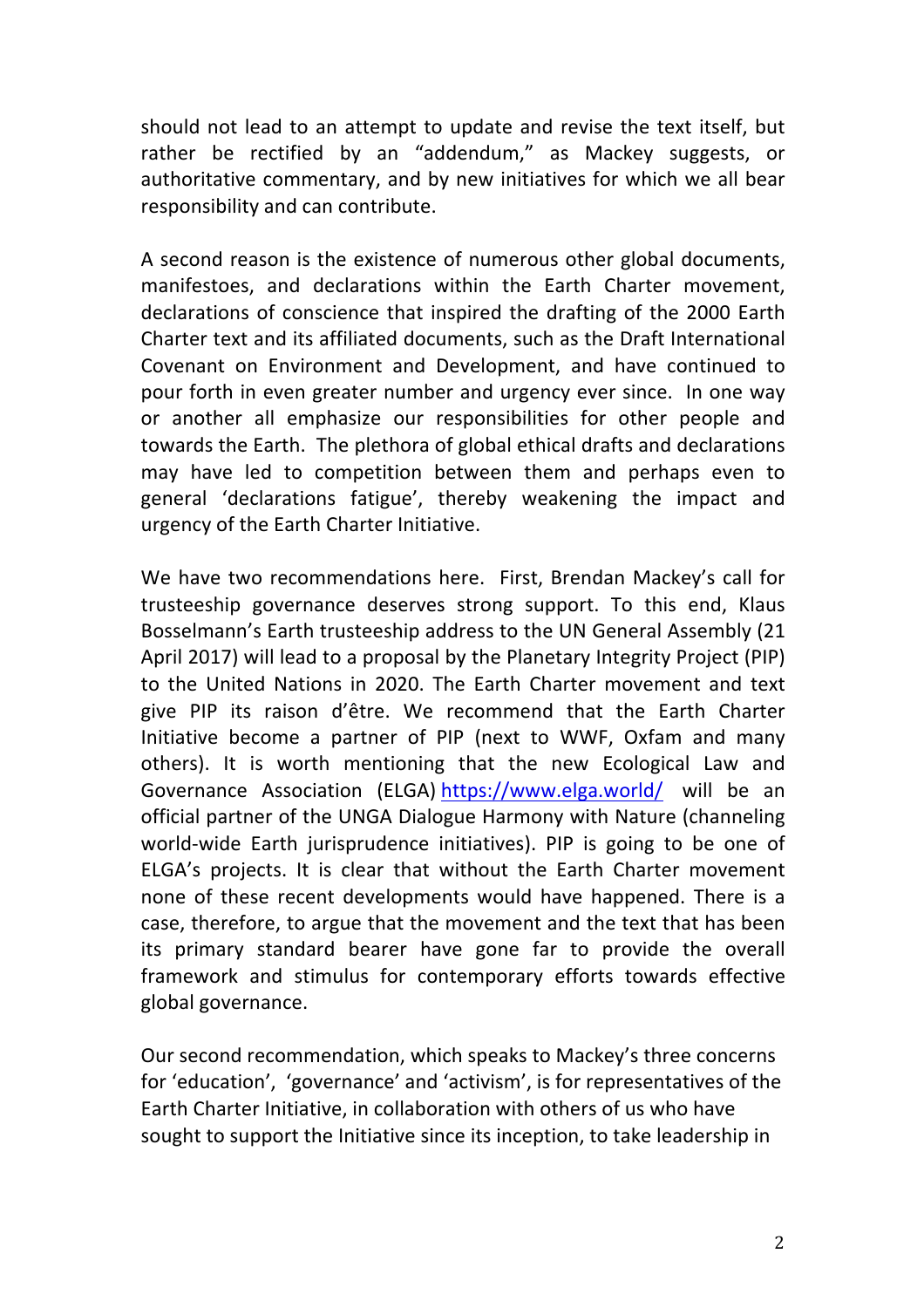forming an alliance of global ethical initiatives/movements towards a transformation in the purposes and organization of global governance.

We share the view that the Earth Charter text, even as it stands, in spite of the need for further development along the lines identified above, is the world's most comprehensive expression of the true universal values and principles necessary for a just, sustainable and peaceful world order and is therefore in some sense primus inter pares of the many comparable documents and expressions of the Earth Charter movement as a whole. We desperately need to give this shared movement a stronger and more credible voice.

This could be done if the Earth Charter Initiative would join with others in holding an 'Earth Ethics Summit' and participate in the drafting of a declaration supported by as many as possible of the many initiatives seeking a new ethic of care and respect for people and the Earth.

What we have in mind is to reach out to the key people and organizations that have written and sponsored global ethics declarations before and since the 2000 Earth Charter. The list includes, for example, the Universal Declaration of Rights of Mother Earth, the UN Declaration on the Rights of Indigenous Peoples, the IUCN Draft Covenant on Environment and Development, the World Declaration on the Environmental Rule of Law and the various declarations on human rights and responsibilities such as the 2006 UNESCO Draft Universal Declaration of Human Responsibilities (going back to the 1997 Declaration of the InterAction Council), the 1998 OHCHR Declaration on the Right and Responsibility of Individuals, Groups and Organs of Society.. In fact, there is a long-standing tradition of declarations on human rights and responsibilities since adoption of the Universal Declaration of Human Rights. One early example is the 1948 American Declaration of the Rights and Duties of Man by the Inter-American Commission on Human Rights. All these declarations have their own independent origins, yet are complementary to each other and arguably convey the same basic message of the imperative of Earth-centered ethics and governance of, for, and by the peoples of the planet.

The Earth Charter Initiative, especially if it evolved into a more participatory membership organization, with members actively involved in the governance and work of the organization, could be seen as the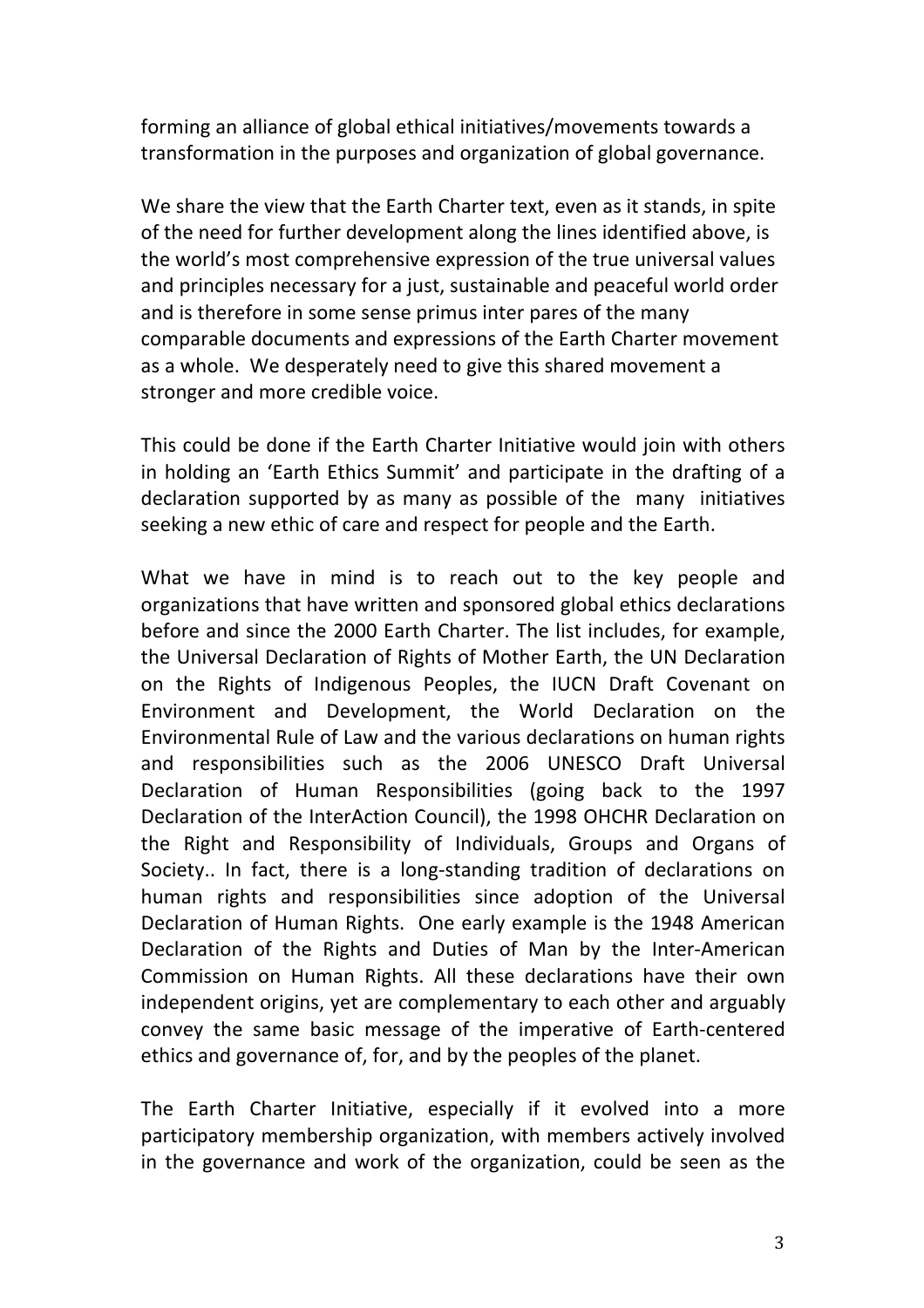'spiritual and ethical home' or 'mother covenant' of all these efforts.

A good time for such an inclusive gathering or 'Summit' is 2018 celebrating 70 years of the 1948 UNDHR. Recently, Prue Taylor and Klaus Bosselmann spoke at a roundtable of people in Utrecht/Netherlands who plan a conference in The Hague for 10 December 2018, the date of the adoption of the UNDHR, to highlight the need for an equivalent declaration of universal responsibilities. The group (around coordinator Hans van Willensward) includes people close to, or affiliated with, the Earth Charter and they have welcomed the idea of such an inclusive gathering and declaration. Concurrently, Ron Engel called for precisely the same kind of coming together of contemporary global ethical constituencies in his presentation at the Global Ecological Integrity Conference in Windsor, Canada in June, 2017, a proposal he first presented in his paper "Summons to a New Axial Age -- the Promise, Limits and Future of the Earth Charter" (cf. Laura Westra and Mirian Vivela, eds., The Earth Charter, Ecological Integrity, and Social Movements, Earthscan, 2014.)

By building a strong global alliance we would be building a more effective and visible global community of truth-tellers and global ethical norm creators and champions. Working more closely together it would be task of this covenanted alliance to strongly articulate the critical relevance of the Earth Charter vision and values for global governance. This could be done, for example, by visible presence at international as well as selected national and local community fora; a presence which would permit both critiques of the unethical premises of much current global policy and law and the power structures that benefit from them, and courageously advocacy for the implementation of Earth Charter values. 

We are calling for the many participants in the Earth Charter movement to come together in a global alliance that will no longer remain quiet about the sources of the evils that are destroying the planet, nor abdicate its role in setting the new norms required for a just and sustainable world civilization to others, whether they be states, international NGOs, religious organizations, or academies. Governance (at all levels) will only begin to be transformed when the peoples of the world demand it. The 2000 Earth Charter text and Initiative, together with the many other declarations and initiatives that preceded as well as